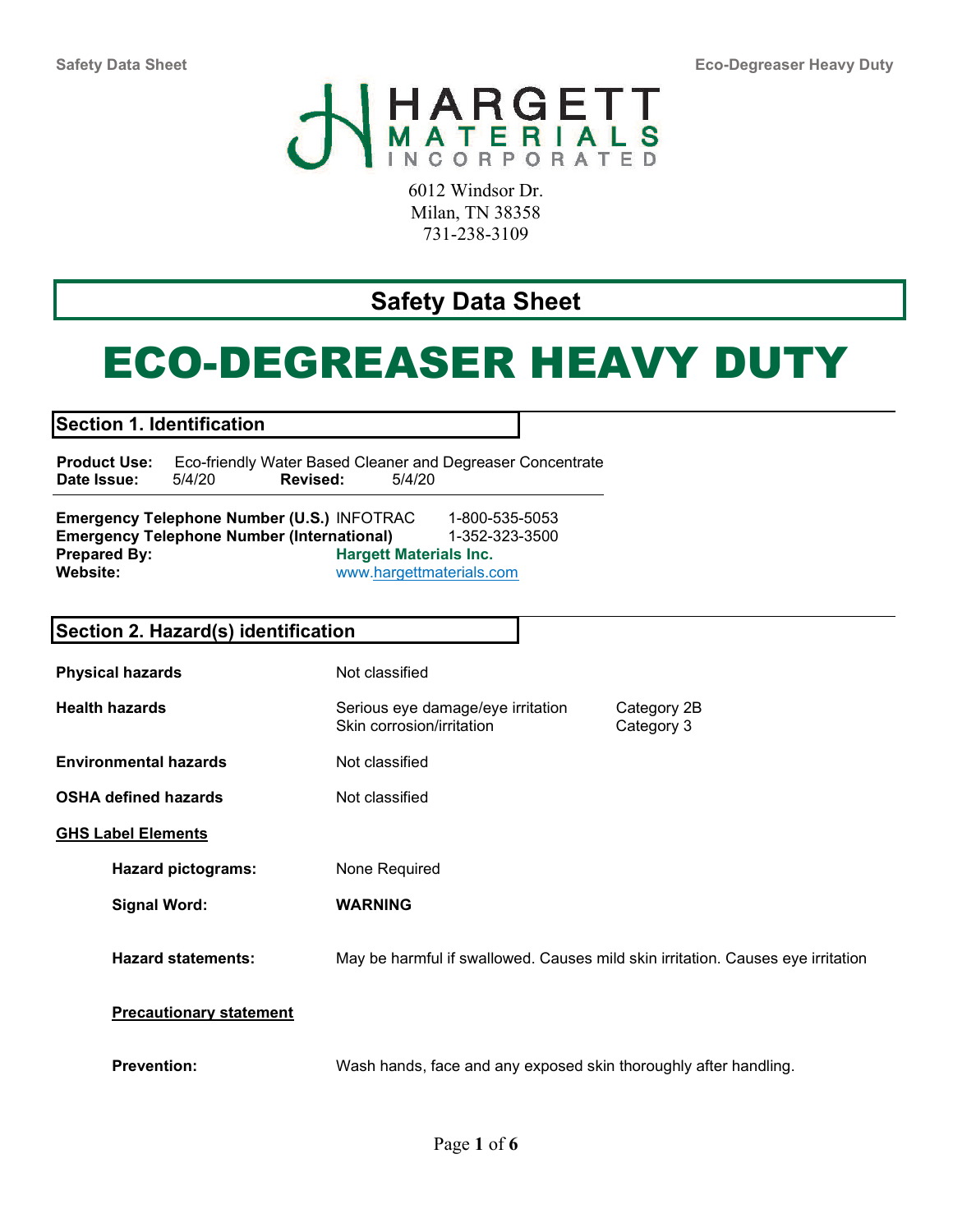| <b>Response:</b>                            | IF IN EYES: Rinse cautiously with water for several minutes. Remove contact<br>lenses if present and easy to do - continue rinsing.<br>IF eye irritation persists: Get medical attention.<br>IF SKIN irritation occurs: Get medical attention.<br>Call a POISON CENTER or doctor if you feel unwell. |
|---------------------------------------------|------------------------------------------------------------------------------------------------------------------------------------------------------------------------------------------------------------------------------------------------------------------------------------------------------|
| Storage:<br>Disposal:                       | Not applicable<br>Dispose of container in accordance with local, state, and federal regulations.                                                                                                                                                                                                     |
| <b>Hazards Not Otherwise:</b><br>Classified | None known                                                                                                                                                                                                                                                                                           |

#### Supplemental information None

# Section 3. Composition/Information on Ingredients

# 1. SODIUM METASILICATE PENTAHYDRATE

| Concentration                                      | $< 1\%$                                                                                                                                  |
|----------------------------------------------------|------------------------------------------------------------------------------------------------------------------------------------------|
| Other names/synonyms:                              | Crystamet; disodium metasilicate; Silicic acid (H2SiO3), sodium salt (1:2);<br>Sodium metasilicate pentahydrate; Sodium silicate hydrate |
| EC no:                                             | 229-912-9                                                                                                                                |
| CAS no:                                            | 6834-92-0                                                                                                                                |
| - Skin corrosion/irritation (chapter 3.2), Cat. 1B |                                                                                                                                          |

- Specific target organ toxicity, single exposure (chapter 3.8), Cat. 3

| H <sub>3</sub> 14 | Causes severe skin burns and eye damage |
|-------------------|-----------------------------------------|
| H <sub>355</sub>  | May cause respiratory irritation        |

# 2. SODIUM HYDROXIDE SOLID OR PELLETS

| Concentration         | $< 1\%$                                                                    |
|-----------------------|----------------------------------------------------------------------------|
| Other names/synonyms: | CAUSTIC SODA; naoh; SODIUM HYDROXIDE, Sodium hydroxide solid or<br>pellets |
| EC no:                | 215-185-5                                                                  |
| CAS no:               | 1310-73-2                                                                  |

- Skin corrosion/irritation (chapter 3.2), Cat. 1B

- Specific target organ toxicity, single exposure (chapter 3.8), Cat. 3

| H314 | Causes severe skin burns and eye damage |
|------|-----------------------------------------|
| H355 | May cause respiratory irritation        |

THE IDENTITY OF OTHER INDIVIDUAL COMPONENTS OF THIS PRODUCT IS PROPRIETARY INFORMATION AND REGARDED AS A TRADE SECRET. THEY ARE NO KNOWN HAZARDOUS SUBSTANCES PER SARA TITLE III OR TSCA EPA INVENTORY LIST.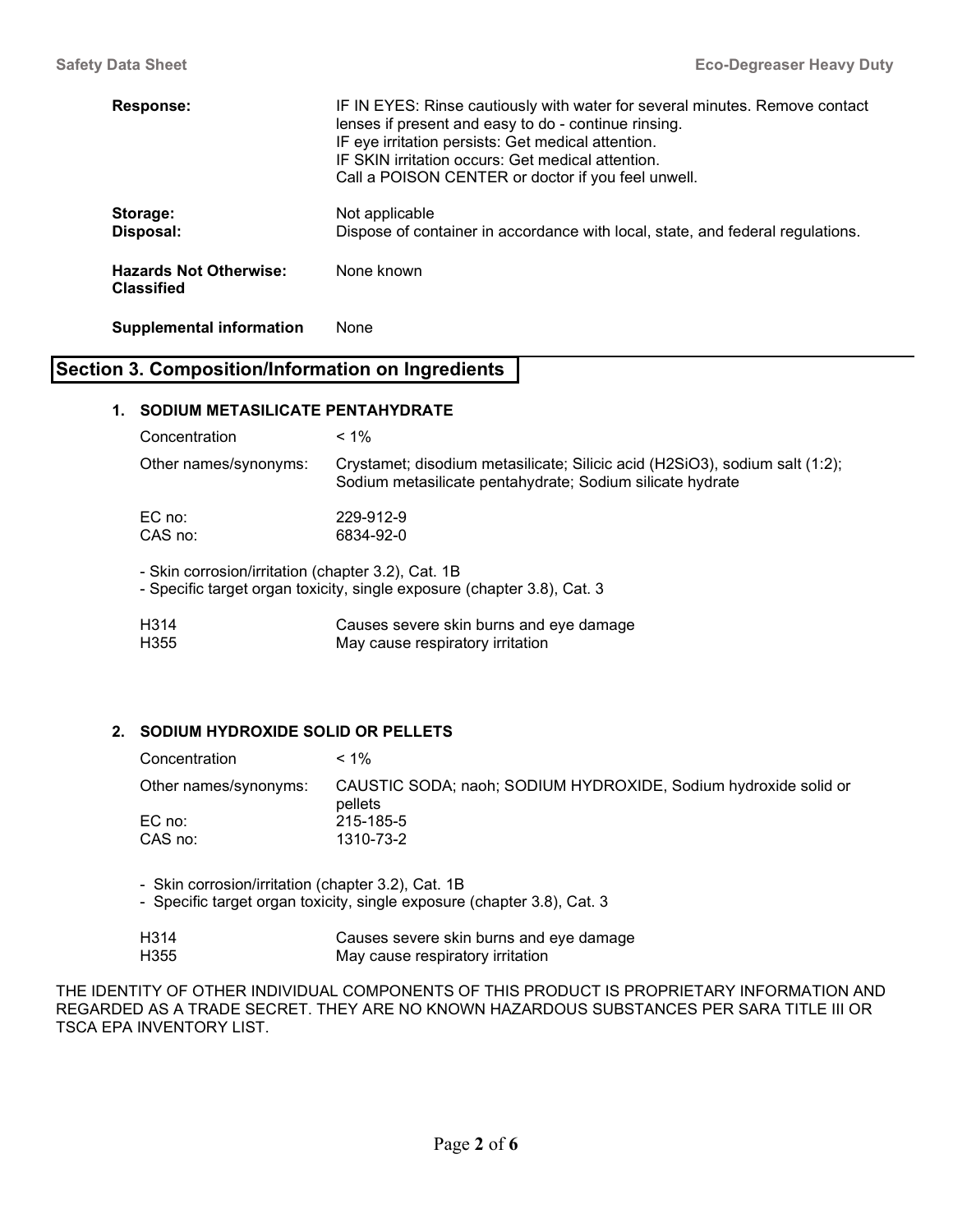# Section 4. First Aid Measures

- Eye Contact Immediately flush eyes with plenty of water. Check for and remove any contact lenses. Continue to rinse for at least 10 minutes. Get medical attention immediately. Skin Contact Flush contaminated skin with plenty of water. Remove contaminated clothing and shoes. Get medical
- attention if irritation develops.
- Inhalation Move exposed person to fresh air. If not breathing, give artificial respiration. If breathing is difficult, give oxygen. Get medical attention immediately.
- Ingestion Do not induce vomiting unless directed to do so by medical personnel. If vomiting occurs, the head should be kept low so that vomit does not enter the lungs. If affected person is conscious, give plenty of water to drink. Never give anything by mouth to an unconscious person. Get medical attention immediately.

# Section 5. Fire Fighting Measures

| <b>Flash Point</b>              | <b>NONE</b>                                                   |
|---------------------------------|---------------------------------------------------------------|
| <b>Flammable Limits</b>         | N/A                                                           |
| <b>Flammability</b>             | Non-Flammable                                                 |
| <b>Fire hazard</b>              | None                                                          |
| <b>Fire-Fighting Procedures</b> | Use an extinguishing agent suitable for the surrounding fire. |

# Section 6. Accidental Release Measures

Spills **Put on appropriate personal protective equipment (see section 8)**. Stop leak if without risk. Move containers from spill area. Dilute with water and mop up if water-soluble or absorb with an inert dry material and place in an appropriate waste disposal container.

**Disposal Method** Dispose of in accordance with state, federal, or local Regulations.

Section 7. Handling and Storage

- Handling Put on appropriate personal protective equipment (see section 8). Avoid contact with eyes, skin and clothing. Do not breathe vapor or mist. Do not ingest. Do not reuse container. Wash thoroughly after handling.
- **Storage** Store in original container protected from direct sunlight in a dry, cool and well-ventilated area, away from incompatible materials (see section 10) and food and drink. Store between the following temperatures: 40°F - 120°F (4.4°C - 49°C).

#### Keep out of the reach of children.

# Section 8. Exposure Controls/Personal Protection

Product name **Exposure limits Exposure limits** 

SODIUM HYDROXIDE; caustic soda; soda lye 1310-73-2 **ACGIH TLV (United States)** 

 Exposure Limits CEIL:  $2 \text{ mg/m}^3$  Form: Dust ACGIH TLV (United States, 1/2009) CEIL: 2 mg/m<sup>3</sup> OSHA PEL 1989 (United States, 3/1989)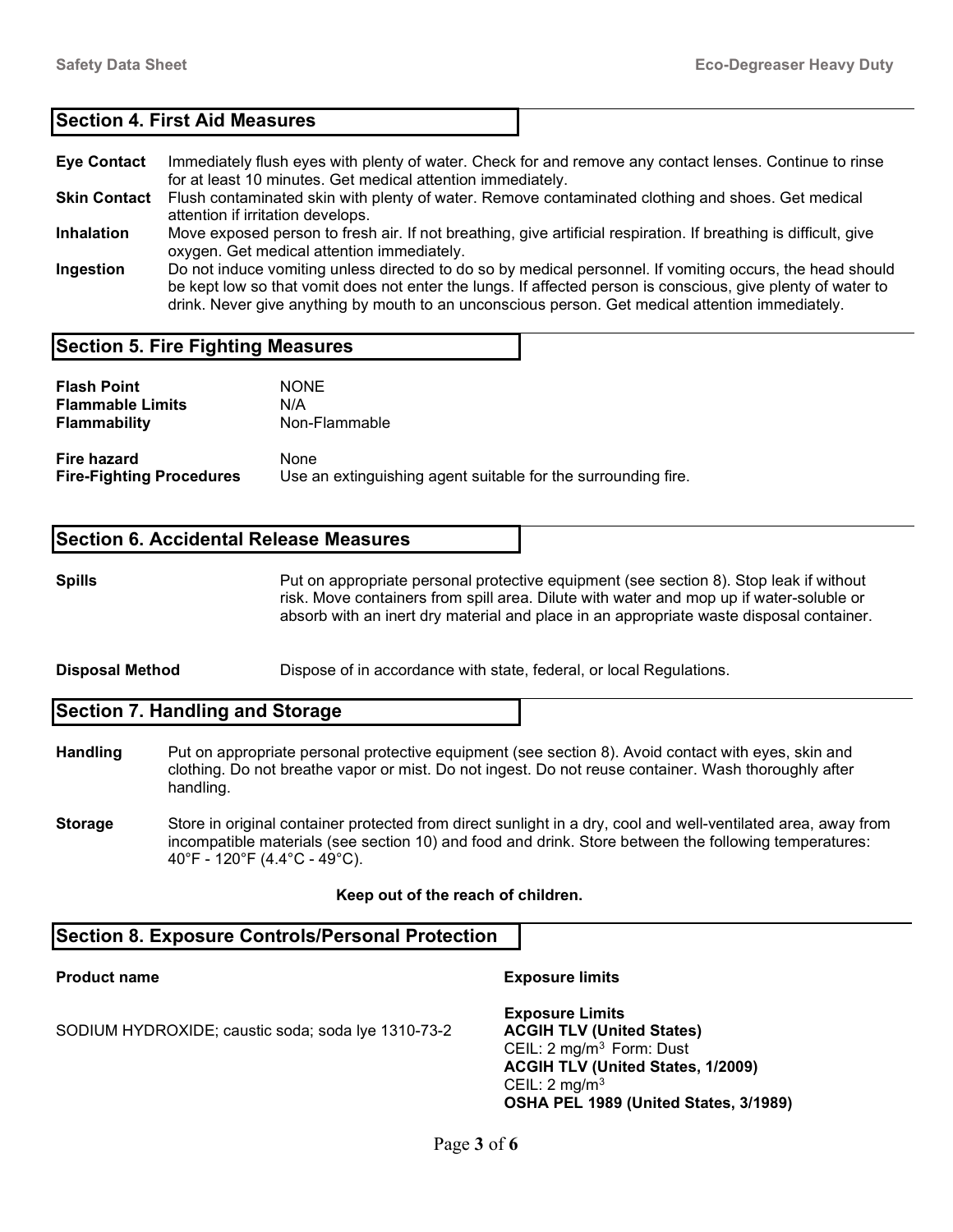CEIL: 2 mg/m<sup>3</sup> NIOSH REL (United States, 6/2009) CEIL: 2 mg/m<sup>3</sup> OSHA PEL (United States, 11/2006) TWA:  $2 \text{ mg/m}^3$  8 hour(s)

| SODIUM METASILICATE; silicic acid (H2-Si-O3) disodium salt; Supplier Suggested (United States) |                          |
|------------------------------------------------------------------------------------------------|--------------------------|
|                                                                                                | CEIL: $2 \text{ mg/m}^3$ |

### Personal Protection



**Eyes** Safety Goggles.

Body Recommended: Neoprene gloves. Rubber gloves. Nitrile gloves. Respiratory Use with adequate ventilation. A respirator is not needed under normal and intended conditions of product use.

# Section 9. Physical and Chemical Properties

| <b>Boiling Point</b>                | $212$ °F               |
|-------------------------------------|------------------------|
| Vapor Pressure (@20OC)              | N/A                    |
| <b>Vapor Density (Air=1)</b>        | >1                     |
| Solubility in H <sup>2</sup> O      | Complete               |
| <b>Specific Gravity</b>             | 1.008                  |
| <b>Evaporation Rate (Acetone=1)</b> | <1                     |
| рH                                  | 10.5 To 11             |
| <b>Appearance and Color</b>         | Clear Liquid - No Odor |

# Section 10. Stability and Reactivity

| <b>Chemical Stability</b>       | Stable                                                                                      |
|---------------------------------|---------------------------------------------------------------------------------------------|
| <b>Conditions to Avoid</b>      | None                                                                                        |
| <b>Materials to Avoid</b>       | Strong Acids                                                                                |
| <b>Hazardous Polymerization</b> | None                                                                                        |
|                                 | Hazardous Decomposition Products Burning may produce carbon monoxide and/or carbon dioxide. |

# Section 11. Toxicological Information

# Information on toxicological effects

Acute Toxicity

| <b>Ingredient Name</b> | Result      | <b>Species</b> | <b>Dose</b>     | <b>Exposure</b> |
|------------------------|-------------|----------------|-----------------|-----------------|
| 1. Sodium Hydroxide    | LD50 Dermal | Rabbit         | 500 mg/kg 24 hr | $\blacksquare$  |
|                        | LD50 Oral   | Rat            | $240$ mg/kg     | ۰.              |
| 2. Sodium Metasilicate | LD50 Oral   | Rat            | 1153 $mg/kg$    | $\blacksquare$  |
|                        | LD50 Oral   | Mouse          | 770 mg/kg       | $\blacksquare$  |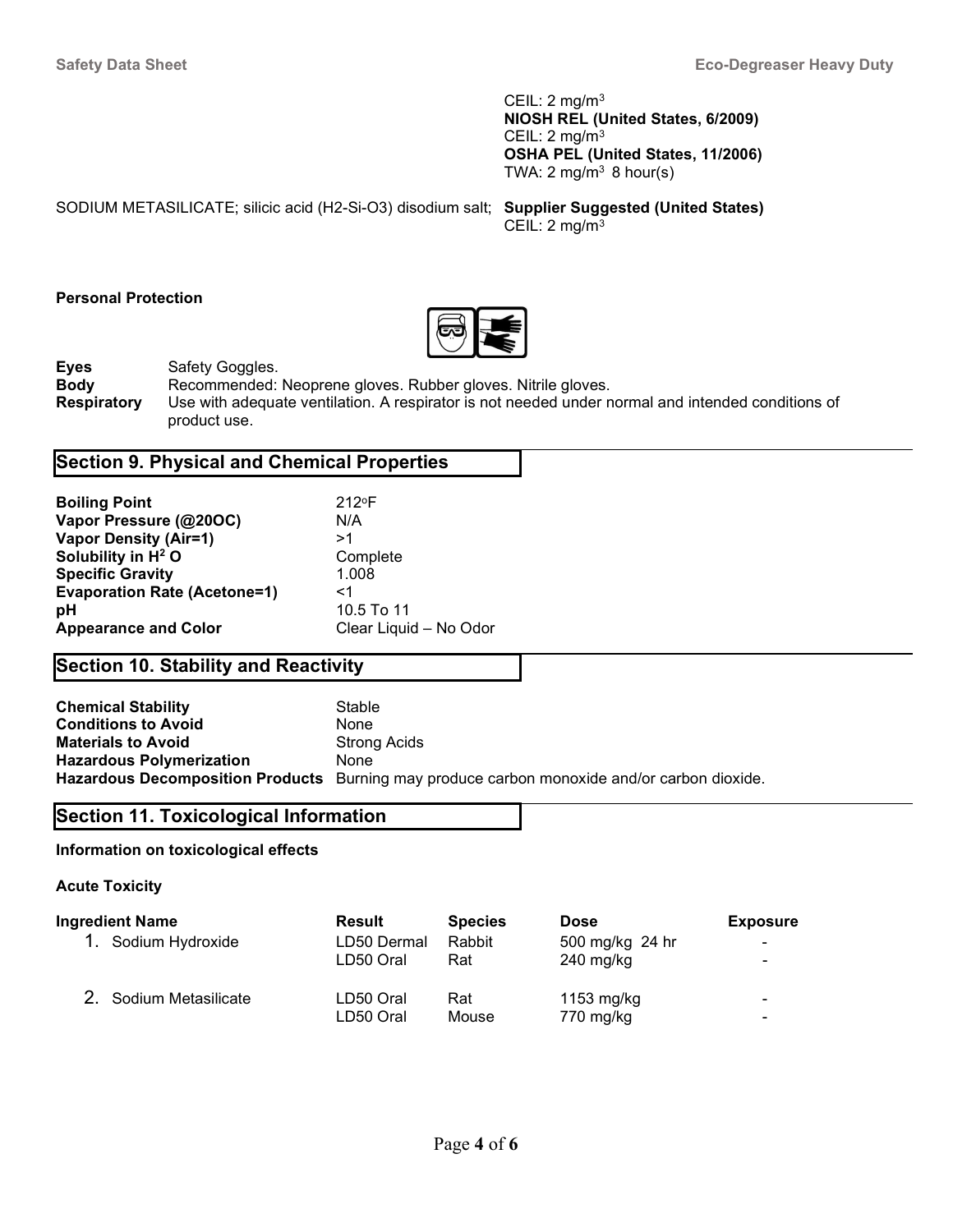# Section 12. Ecological Information

# **Toxicity**

 Persistence and degradability No data available. Bio accumulative potential No data available. Mobility in soil No data available. Results of PBT and vPvB assessment No data available. Other adverse effects No data available.

# Section 13. Disposal Considerations

# Waste Information

Waste must be disposed of in accordance with federal, state and local environmental control regulations. Consult your local or regional authorities for additional information.

Waste Stream Code: D002

 Classification: - [Hazardous waste] Origin: - [RCRA waste.]

# Section 14. Transport Information

UN or NA Number None Reportable Quantity **None** ...

DOT Shipping Name Cleaning Compound – Non-Regulated Material

**Other Precautions** None

# Section 15. Regulatory Information

# Federal and State Regulations:

SARA 313 toxic chemical notification and release reporting:

# Product Name:

Clean Water Act (CWA) 307: No products were found. Clean Water Act (CWA) 311: No products were found. Clean Air Act (CAA) 112 regulated toxic substances: No products were found.

All Components of this product are listed or exempt from listing on TSCA Inventory.

# State Regulations

California Prop 65 No products were found.

# Section 16. Other Information

HMIS ratings Health: 1

 Flammability: 0 Physical Hazard: 0